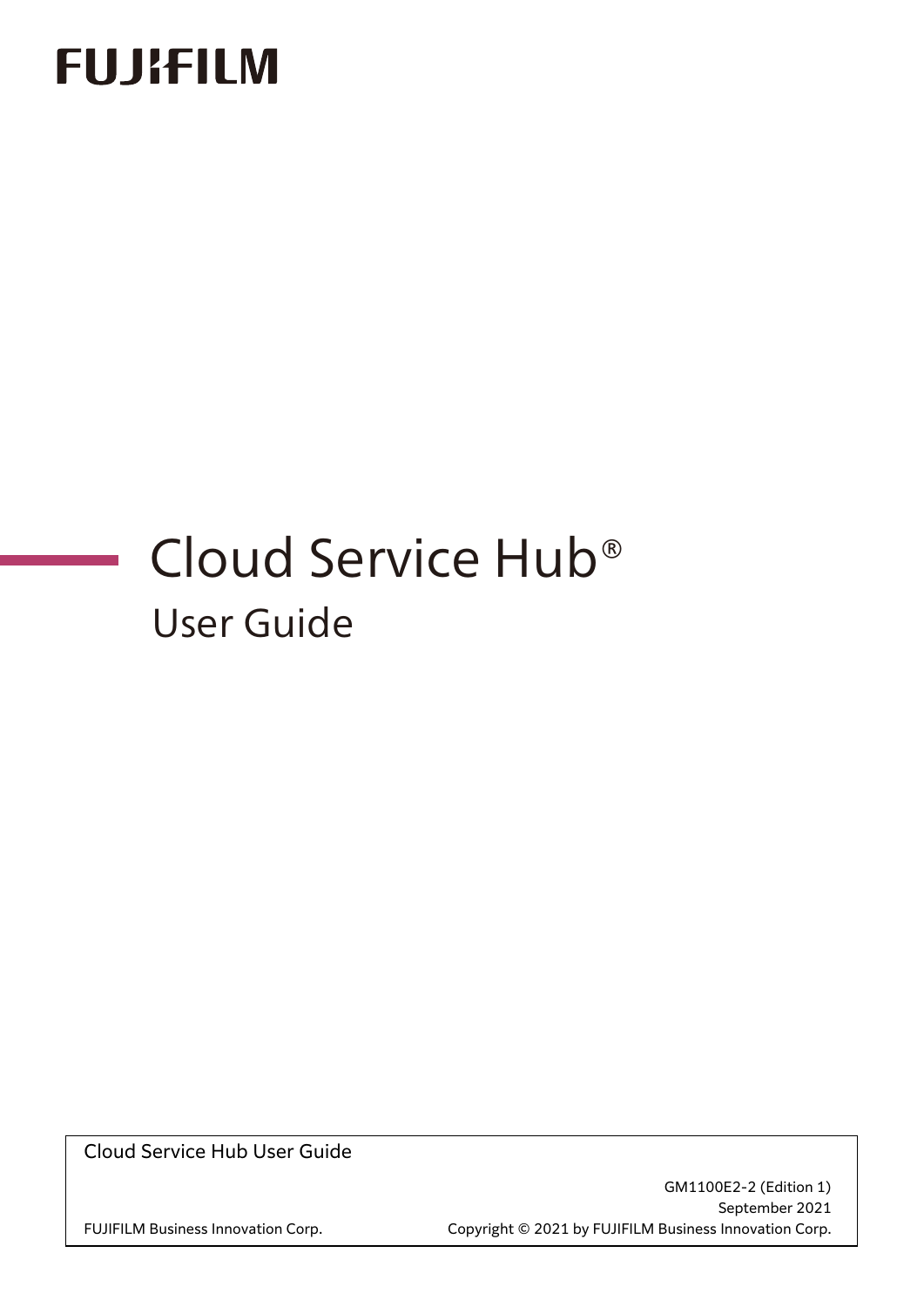Microsoft and Azure Active Directory are either registered trademarks or trademarks of Microsoft Corporation in the United States and/or other countries.

Other company names or product names are registered trademarks or trademarks of each company.

For use of software screenshots, we are following the guideline of Microsoft Corporation.

This software includes Fuji Xerox product(s), licensed from Xerox Corporation.

The distributor of the product(s) is FUJIFILM Business Innovation Corp.

Xerox, Xerox and Design, as well as Fuji Xerox and Design are registered trademarks or trademarks of Xerox Corporation in Japan and/or other countries.

#### Important

(1) This manual may not be edited, modified or copied in whole or part without the written consent of the publisher.

- (2) Parts of this manual is subject to change without prior notice.
- (3) The screen shots and the illustrations in this manual are used as examples. They may differ from yours depending on the model, the software, or the OS.

FUJIFILM and FUJIFILM logo are registered trademarks or trademarks of FUJIFILM Corporation. Cloud Service Hub and DocuWorks are registered trademarks or trademarks of FUJIFILM Business Innovation Corp.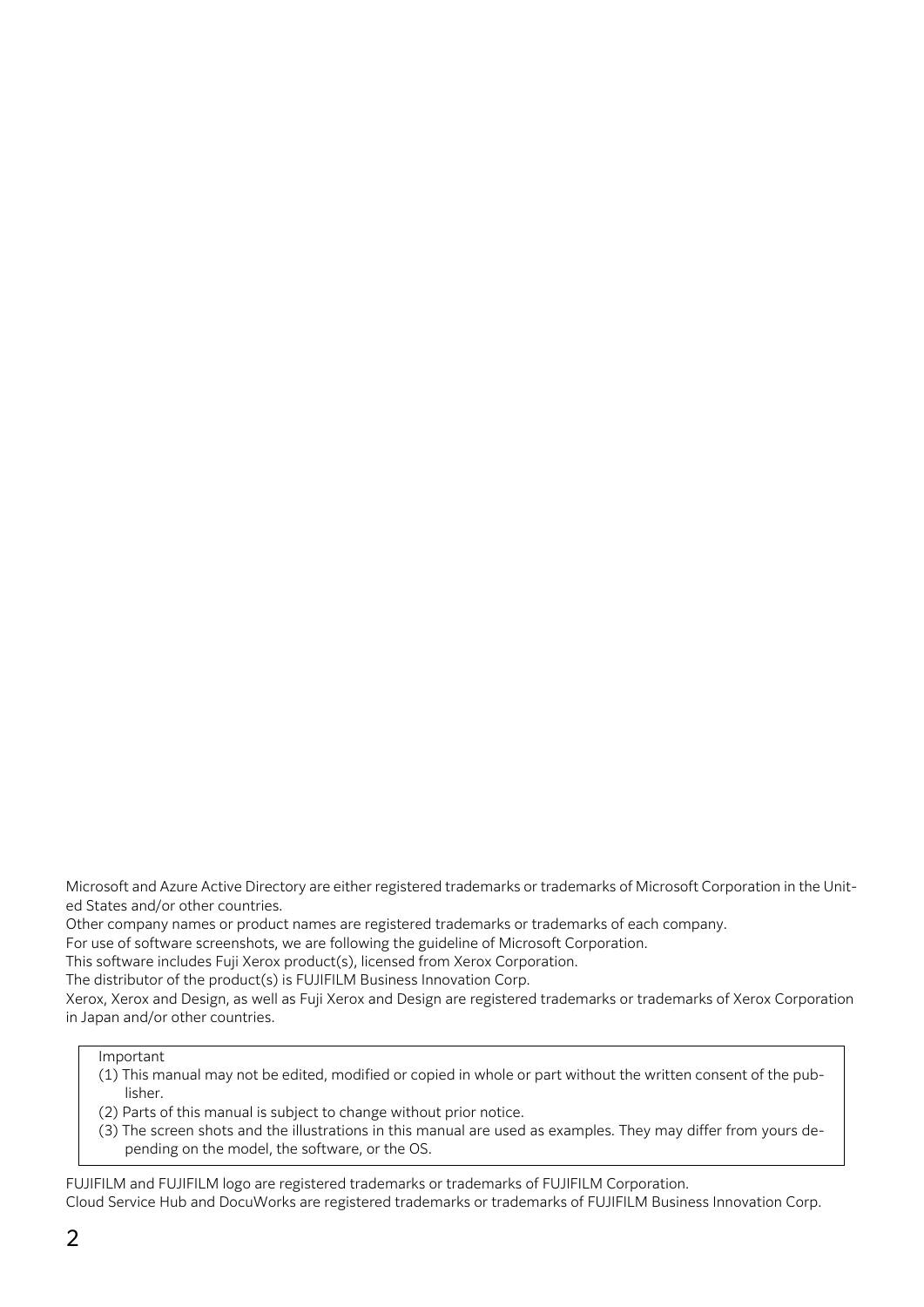# **Information about Cloud Service Hub**

See the following websites.

#### Help of Cloud Service Hub

This website provides how to set up Cloud Service Hub, frequency asked questions, and other information.

https://cloudservicehub.fujifilm.com/webui/help

#### Login Portal Page of Cloud Service Hub

This website provides the information of Cloud Service Hub, maintenance information, and Terms of Use.

https://cloudservicehub.fujifilm.com/

#### Tenant Administrator's Guide of FUJIFILM BI Direct

This website provides more details about the tenant management. This guide is mainly for a tenant administrator.

https://direct-fb.fujifilm.com/ap1/sc/manual\_tenant/en/index.html

#### How to Start When You Receive the Invitation E-mail

This website describes how to start with the invitation e-mail of Cloud Service Hub. https://direct-fb.fujifilm.com/ap1/sc/manual\_tenant/en/01\_00030.html

#### <span id="page-2-0"></span>How to Connect to the Cloud Service You Use

This website describes how to connect to the cloud service to be used. https://direct-fb.fujifilm.com/ap1/sc/manual\_tenant/en/01\_00040.html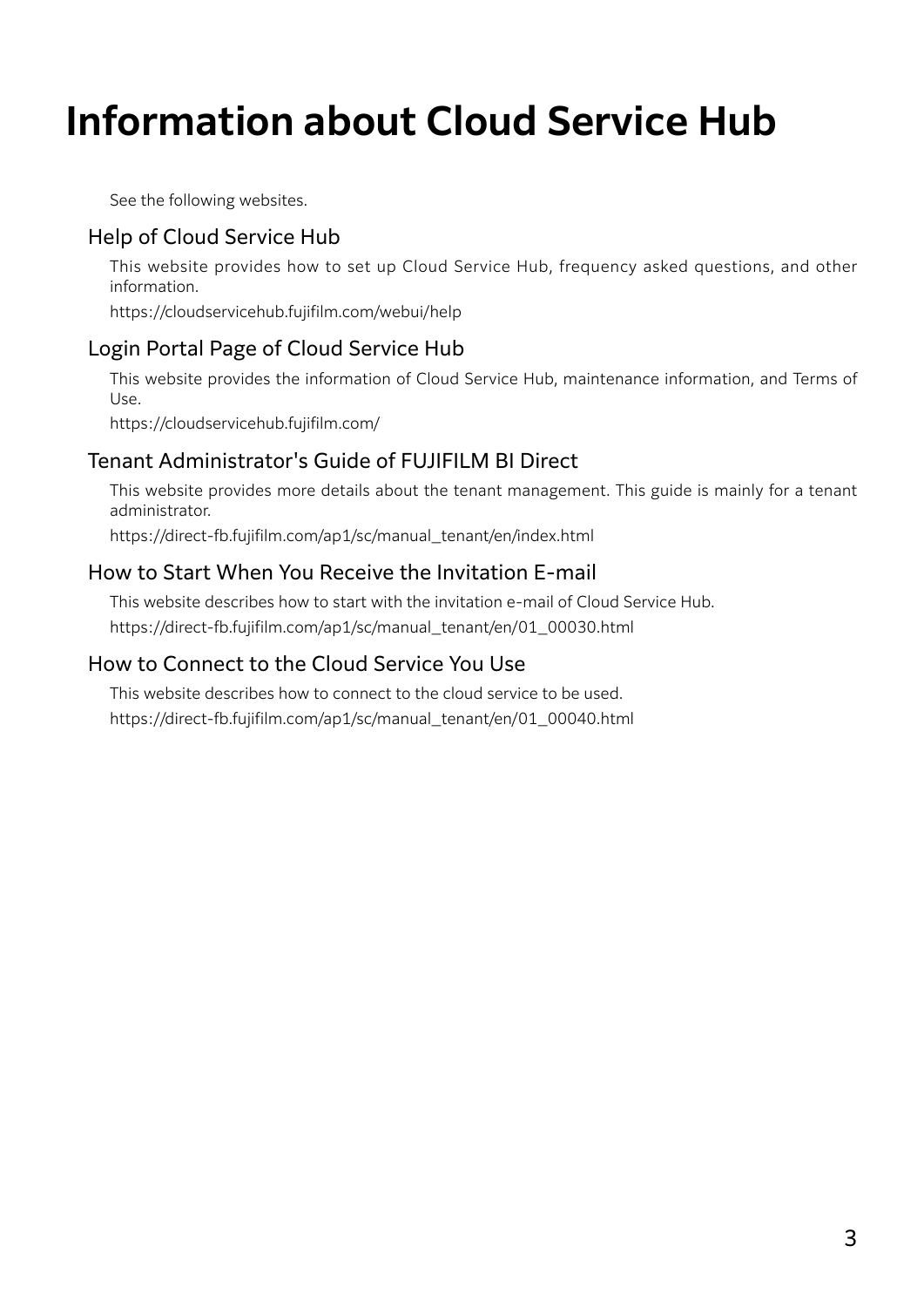# **Conventions**

This guide uses the following symbols according to the information described.



- " " Indicates messages, file names, folder names, input values, input examples, and information to emphasize. Also indicates references within the manual. Example: "XXX" is displayed.
- [ ] Indicates an item displayed on a computer screen. Also indicates a window, menu, dialog box, tab, or button.
	- Example: Click [OK].
- { } Indicates a value that changes during operation, such as a drive name or user name. Example: "{model name}:{serial number} ({IP address or host name})" is displayed for the target device.
- > Indicates the level of menus and Web pages. Example: Select [Start] > [Programs].
- The term "Windows" is used to refer to the Microsoft Windows Operating System.
- The term "PC" is used to refer to personal computers.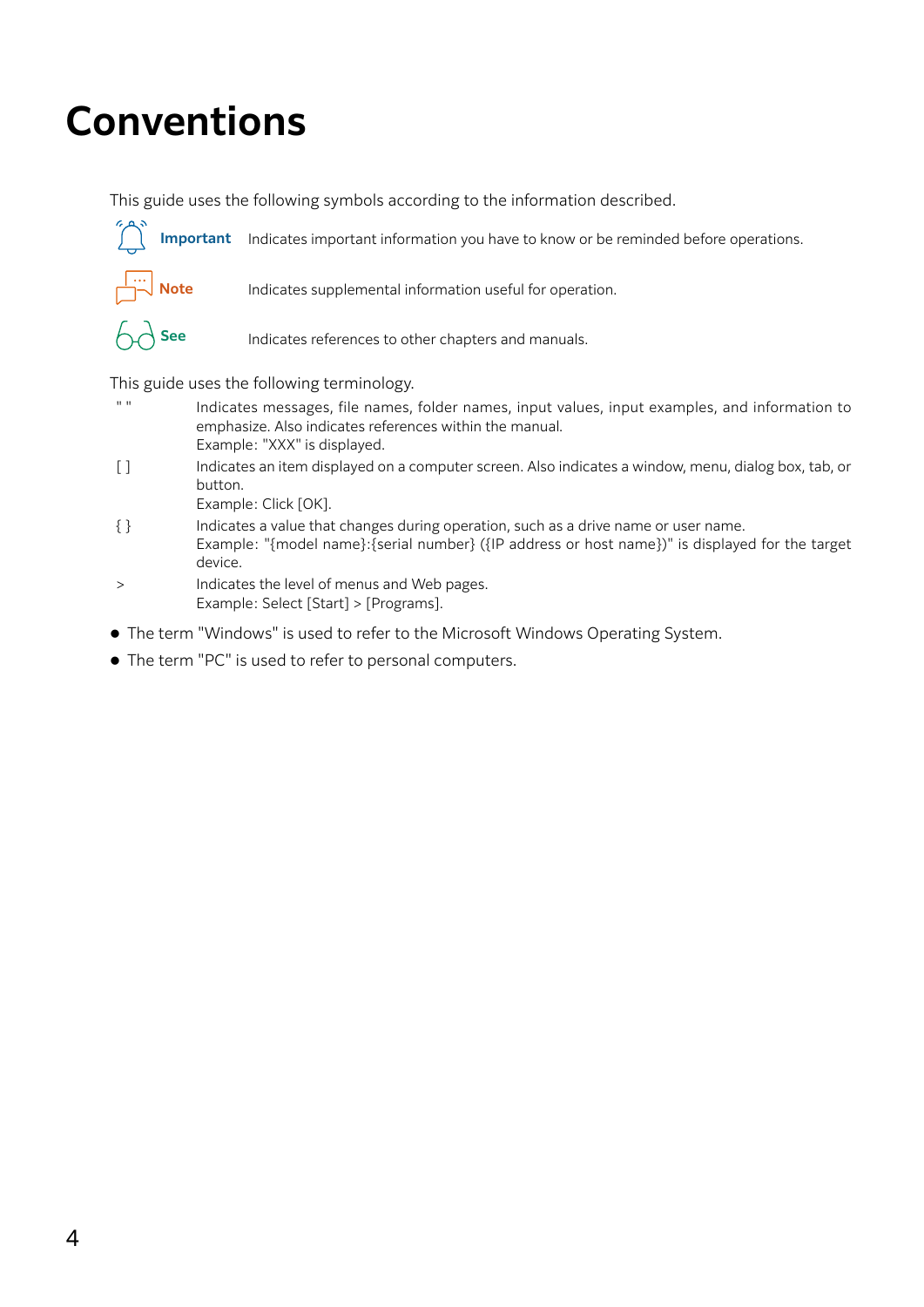# **0 Verview of Cloud Service Hub**

Cloud Service Hub enables you to connect your multifunction device to cloud services.

Using Cloud Service Hub, you can operate the following items.

- Store the documents which are scanned by your multifunction device in the specified cloud service.
- Search multipul cloud services for necessary documents, and print the found documents.
- Print documents such as MS Office files or various kinds of image files without using any drivers or computers.

Also, you can OCR documents scanned by your multifunction device.



The OCR is capable of processing in Japanese, English, Simplified Chinese, Traditional Chinese, Korean, Vietnamese, and Thai. For more details, refer to ["OCR feature" \(P.11\)](#page-10-0).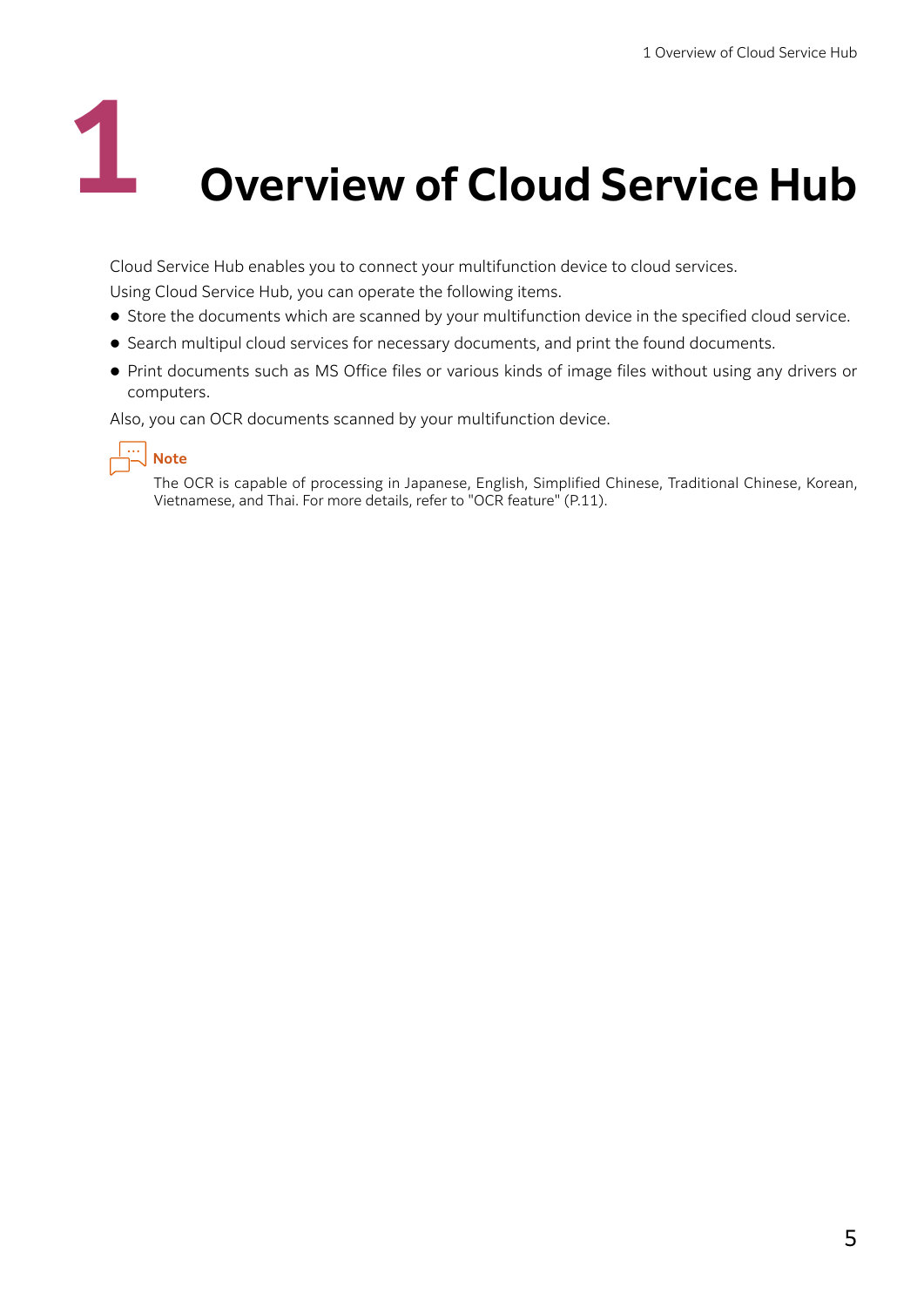

The flow before starting Cloud Service Hub is as follows.

# 1. Receive the Invitation E-mail

Receive the "FUJIFILM Business Innovation Service Commencement Procedure" from the administrator.

# **Note**

If you did not receive the invitation e-mail and receive "Getting Started with Cloud Service Hub", you do not need procedure to participate in the tenant. Access the web site of Cloud Service Hub using the URL in the e-mail, connect to the cloud service to use.

# 2. Participate in the Tenant

The user who has received the invitation e-mail accesses via the "Tenant Participation Confirmation URL" in the e-mail, and participates in the tenant.

# **Note**

- When the user did not register with FUJIFILM BI Direct, display the registration screen of FUJIFILM BI Direct. Register with FUJIFILM BI Direct.
- Participation in the tenant has an expiration date. Participate in the tenant by the expiration date in the invitation e-mail.

# 3. Receive [Getting Started with Cloud Service Hub]

Participate in the tenant to receive "Getting Started with Cloud Service Hub".

## 4. Connect to the Cloud Service You Use

Access the web site of Cloud Service Hub using the URL in the e-mail, connect to the cloud service you use.



The account of the cloud service you use is required to connect the cloud service. Prepare in advance.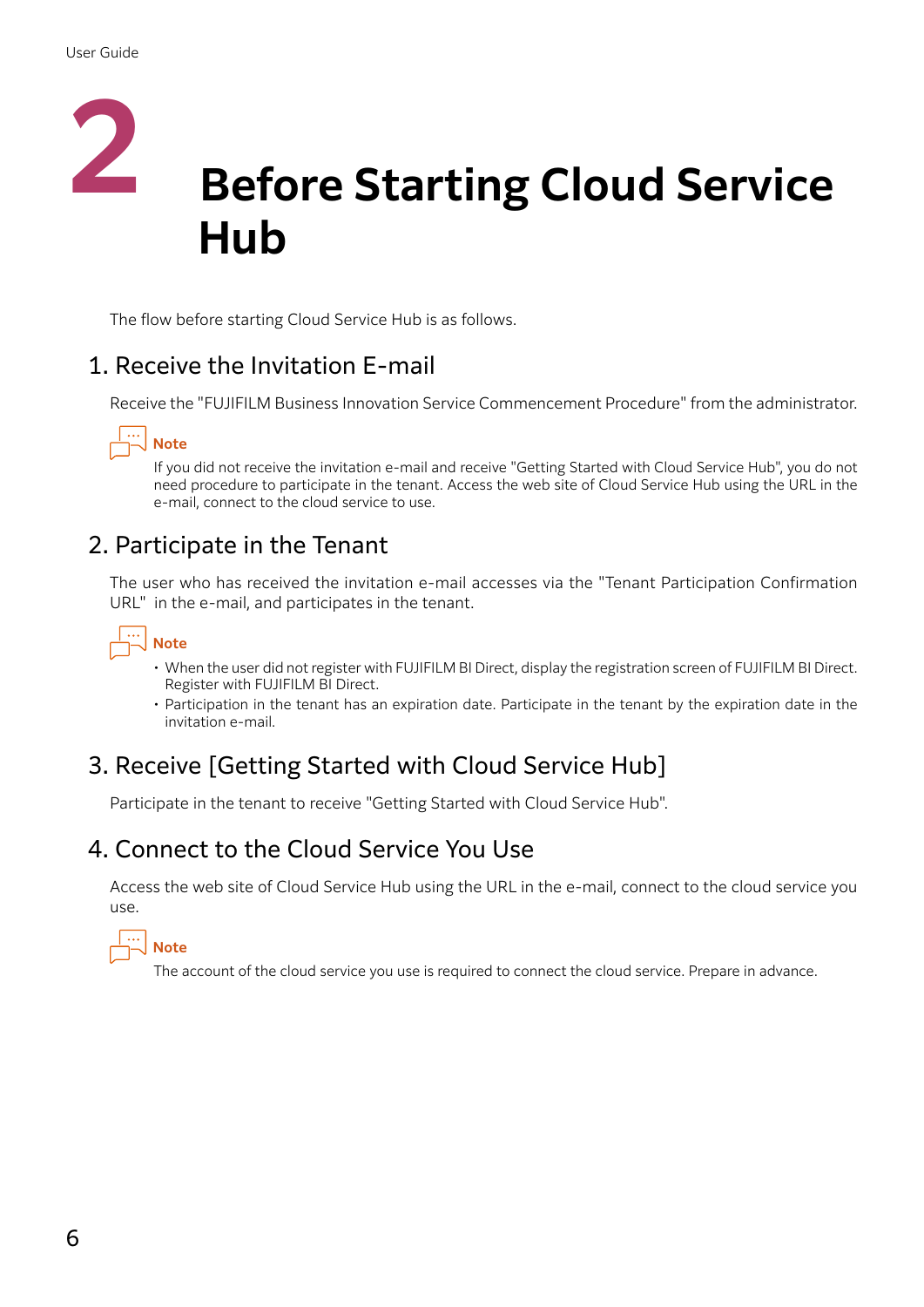

<span id="page-6-1"></span>**Log In to Cloud Service Hub** 

You can connect to Cloud Service Hub by tapping [Cloud Service Hub] on the operation panel of the multifunction device.

- $1.$  If the authentication feature is enabled on the multifunction device, log in to the multifunction device.
- 2.Tap [Cloud Service Hub].
- 3. Enter [User ID] and [Password] of FUJIFILM BI Direct on the login screen.



You can store the login information. By storing the information, you can omit the login operation. For more details, refer to ["Login Operations" \(P.7\)](#page-6-0).

#### 4.Tap [Login].

The selection screen of the features is displayed.

#### Exit Cloud Service Hub

Put the home button (or the menu button depending on the model).

# <span id="page-6-0"></span>Login Operations

When you log in Cloud Service Hub, you can omit to enter a user ID or password and use the login history.

# **Note**

These features are unable to use depending on the model. For information on how to log in to the authentication feature of the multifunction device, refer to the "Instruction Manual" provided with your device.

#### Store the Authentication Information

When operating the multifunction device under the main body or external authentication, you can, store the authentication information of Cloud Service Hub. By storing the authentication information, you can omit the login operation to Cloud Service Hub from the next use.

# **Note**

For linked external authentication, you can use Microsoft Azure Active Directory or others.



For information on how to store the authentication information, refer to ["6 Set the Administration Menu"](#page-14-0) [\(P.15\).](#page-14-0)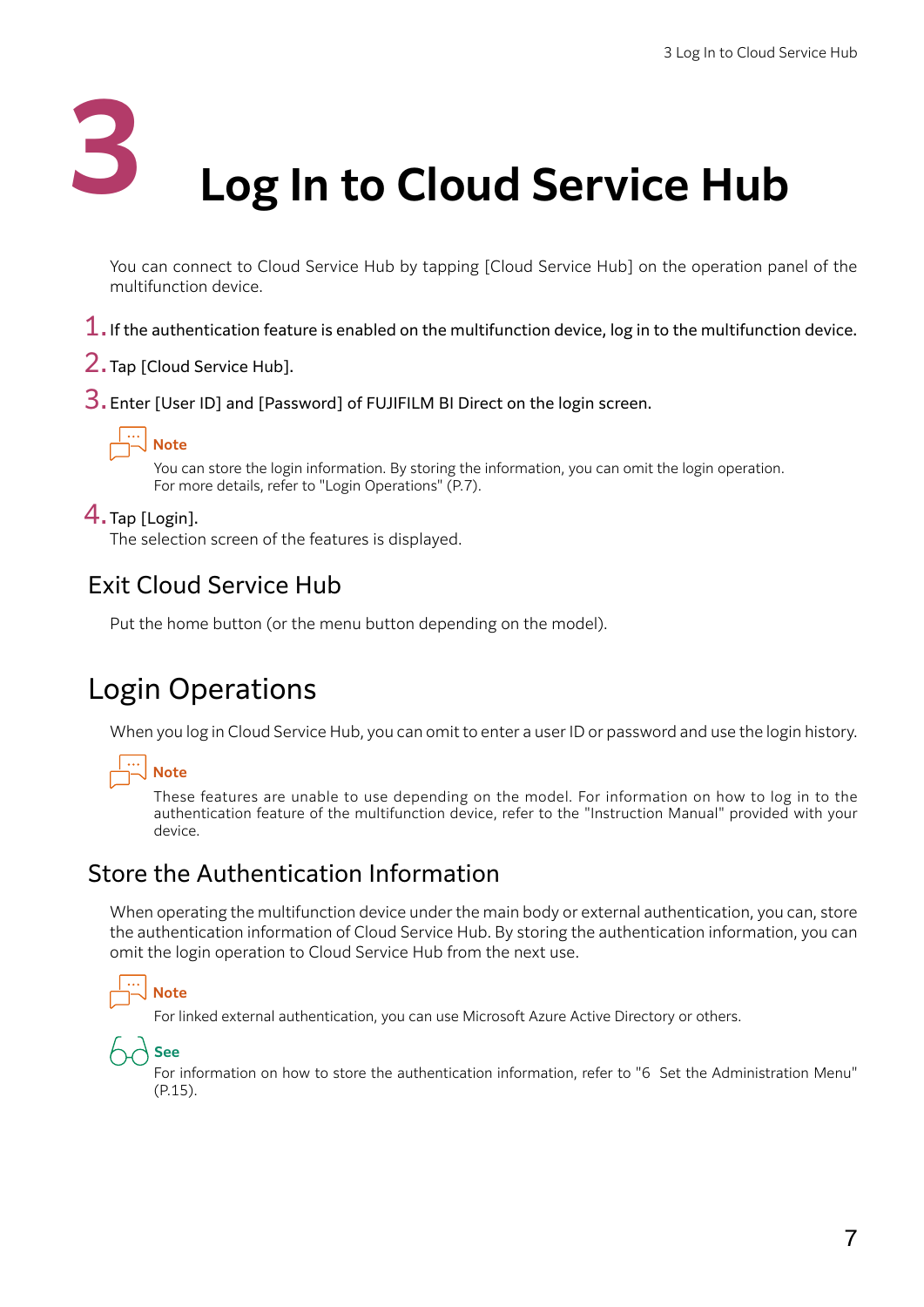# Use the Login History

"Selection from history list" is displayed on the login screen.

"Selection from history list" displays up to 16 user IDs which were used in the past in order of last update, then they can be used as a user ID when you log in.



These features are unable to use depending on the model.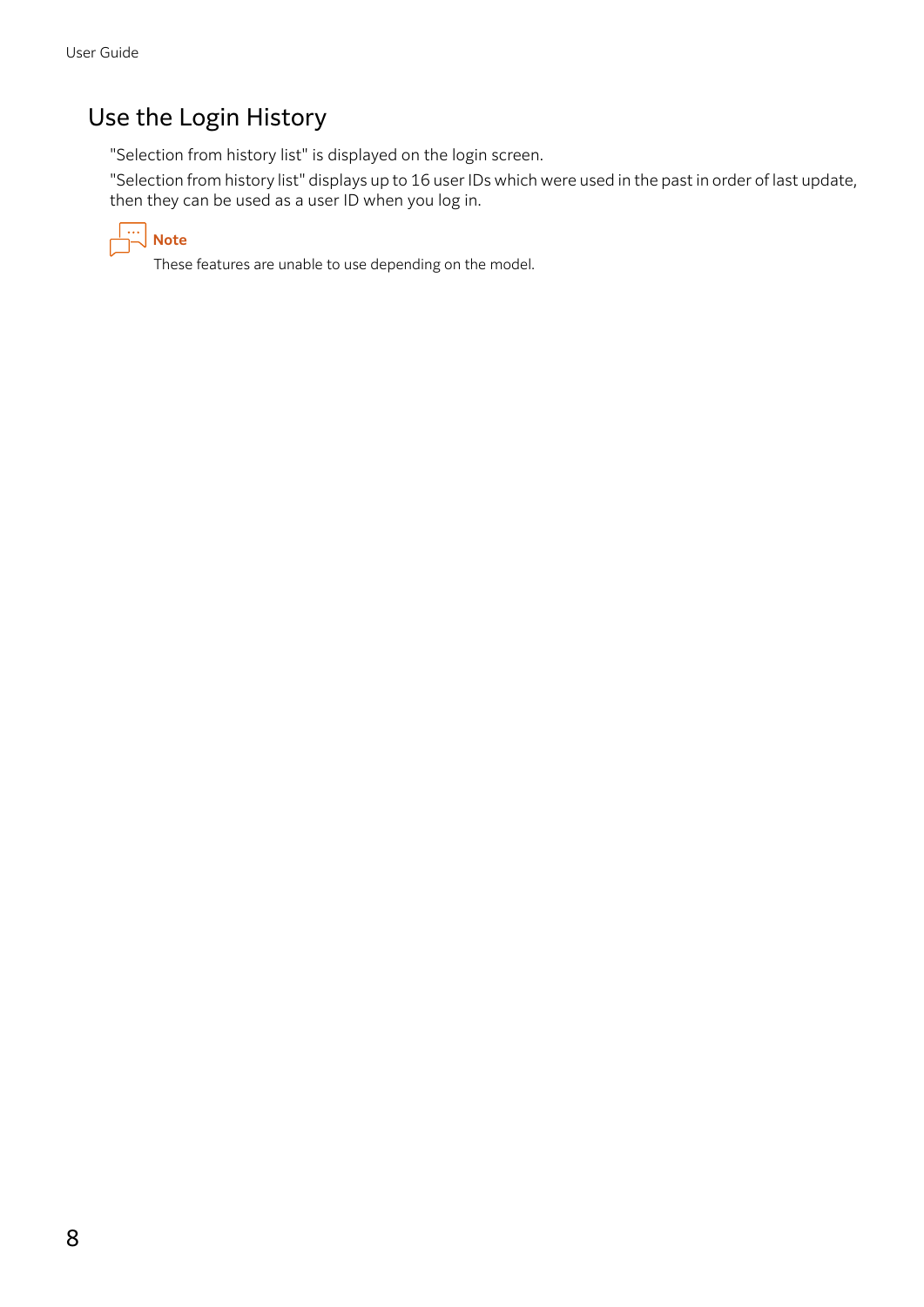

Store the documents scanned on the multifunction device in the cloud service.



[Print from Cloud], [Scan to Cloud)], or [Scan to Me] is displayed on the selection screen of the features on Cloud Service Hub depending on the model. In this case, follow the procedure in the instruction manual provided with your multifunction device.

# Store the Scanned Documents

The following describes the basic operations.

- $1.$  If the authentication feature is enabled on the multifunction device, log in to the multifunction device.
- 2.Load documents
- 3.Log in to Cloud Service Hub



For information on how to log in, refer to ["3 Log In to Cloud Service Hub" \(P.7\).](#page-6-1)

- 4.Tap [Scan].
- 5.Select the cloud service to store documents.

# **Note**

- If the cloud service displays  $\sqrt{N}$ , an error occurs such as the connection setting of the cloud service is expired. Refer to ["How to Connect to the Cloud Service You Use" \(P.3\),](#page-2-0) check the connection settings.
- If the cloud service which stores documents is not displayed, contact the tenant administrator of Cloud Service Hub or service administrator.
- Use the search feature to search across using multiple cloud services and select the folder to store. For information on how to search for the target folder, refer to ["Search for the Storage Location" \(P.10\).](#page-9-0)

#### 6.Select the folder to store documents.

Select the target folder from the using cloud service.

# **See**

For information on how to search for the folder to store documents, refer to ["Search for the Storage Location"](#page-9-0) [\(P.10\).](#page-9-0)

#### 7. As necessary, set the scan setting.

# **See**

For setting the scan feature, refer to ["Set the Scan Feature" \(P.10\)](#page-9-1).

#### 8. Tap or slide [Start].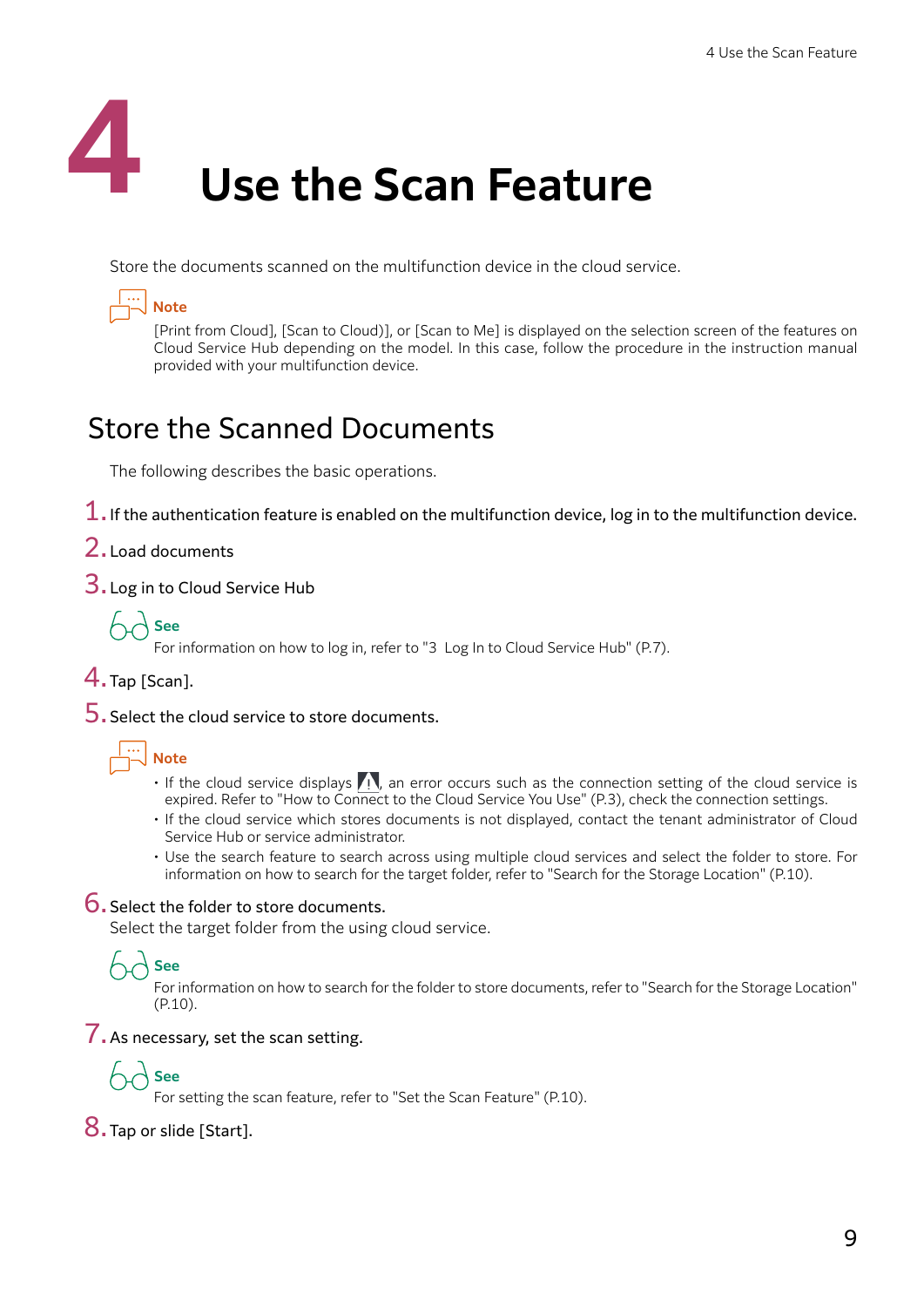# <span id="page-9-2"></span><span id="page-9-0"></span>Search for the Storage Location

Search to enter search terms such as a name of folder to store via  $\sim$  . On the screen of a list of the cloud services, find the folder including search terms to search across using the cloud services.

## Selection Screen of the Storage Location

#### $Q$

You can search to enter search terms such as a name of the folder to store.

#### $\frac{A}{2}$

Sort folders and files.

#### $\mathcal{C}$

Update to the latest condition.

#### $\Omega$

Check the display of thumbnail, updating date, and size of the selecting file.

# <span id="page-9-1"></span>Set the Scan Feature

Tap  $\frac{1}{x}$  and specify the scan settings. You can set the following features.



Some features are not displayed depending on your machine.

#### Preset

Retrieve the stored setting of the scan feature from the preset settings.



For information on how to store the setting value, refer to ["Store the Setting as a Preset Setting" \(P.11\)](#page-10-1).

#### File Name

Specify the file name for saving scanned documents.

#### File Format

Specify PDF or DocuWorks (xdw) as the format for scanned documents.

#### Preview

Specify whether to display previews of scan results.

#### Resolution

Specify the resolution when reading documents. The bigger the value becomes, the more minutely documents are read, and the the amount of the data becomes bigger.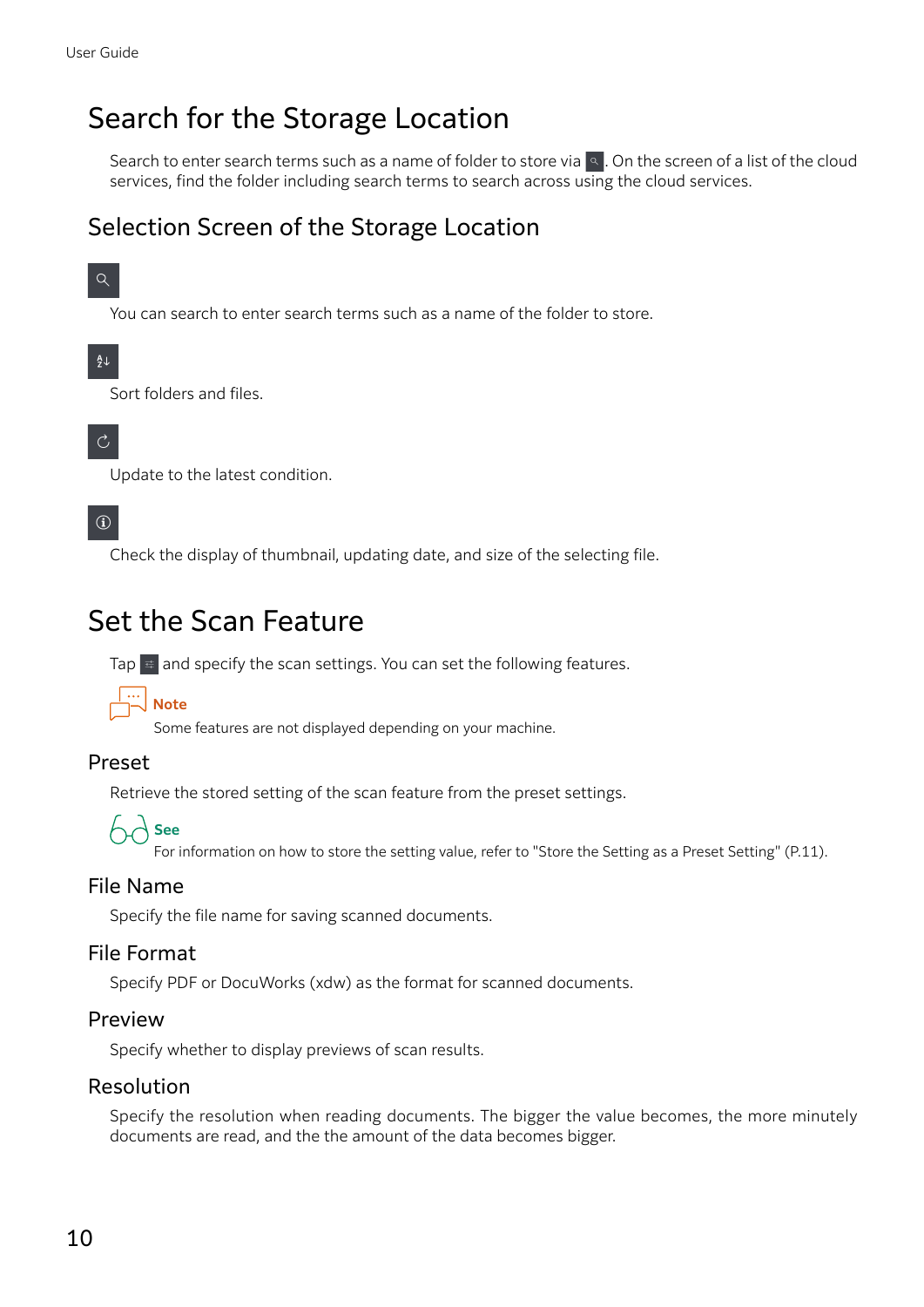#### Color Mode

Specify the color mode when reading documents.

#### Double-sided Document Feed

Specify the reading surface of documents. Set the binding method of documents to align the top and bottom of both sides of documents and read.

#### Original Orientation

Specify the original orientation.

#### Scan Size

Specify the size of documents. When scanning irregular size documents or different size from the setting documents, specify the scan size. You can add a margin or delete an extra section to scan.

#### Reduce/Enlarge

Reduce or enlarge with a specified ratio and scan the target document.

#### MRC High Compression

Store PDF files and DocuWorks files in the high compression format.

#### **OCR**

Specify whether to OCR on scanned documents.

#### Skip Blank Pages

Set whether to skip blank pages when scanning documents.

#### Skew Correction

Specify whether to correct document skew when scanning documents.

#### Auto Upright Orientation

Specify whether to perform automatic orientation when scanning documents.

# <span id="page-10-0"></span>OCR feature

The OCR is capable of processing in Japanese, English, Simplified Chinese, Traditional Chinese, Korean, Vietnamese, and Thai.



This feature is unable to use depending on the model.

# <span id="page-10-1"></span>Store the Setting as a Preset Setting

Store the current setting value of the scan feature as a preset value. Specify a preset name and retrieve the setting value from [Preset] of the scan feature to use.



This feature is unable to use depending on the model.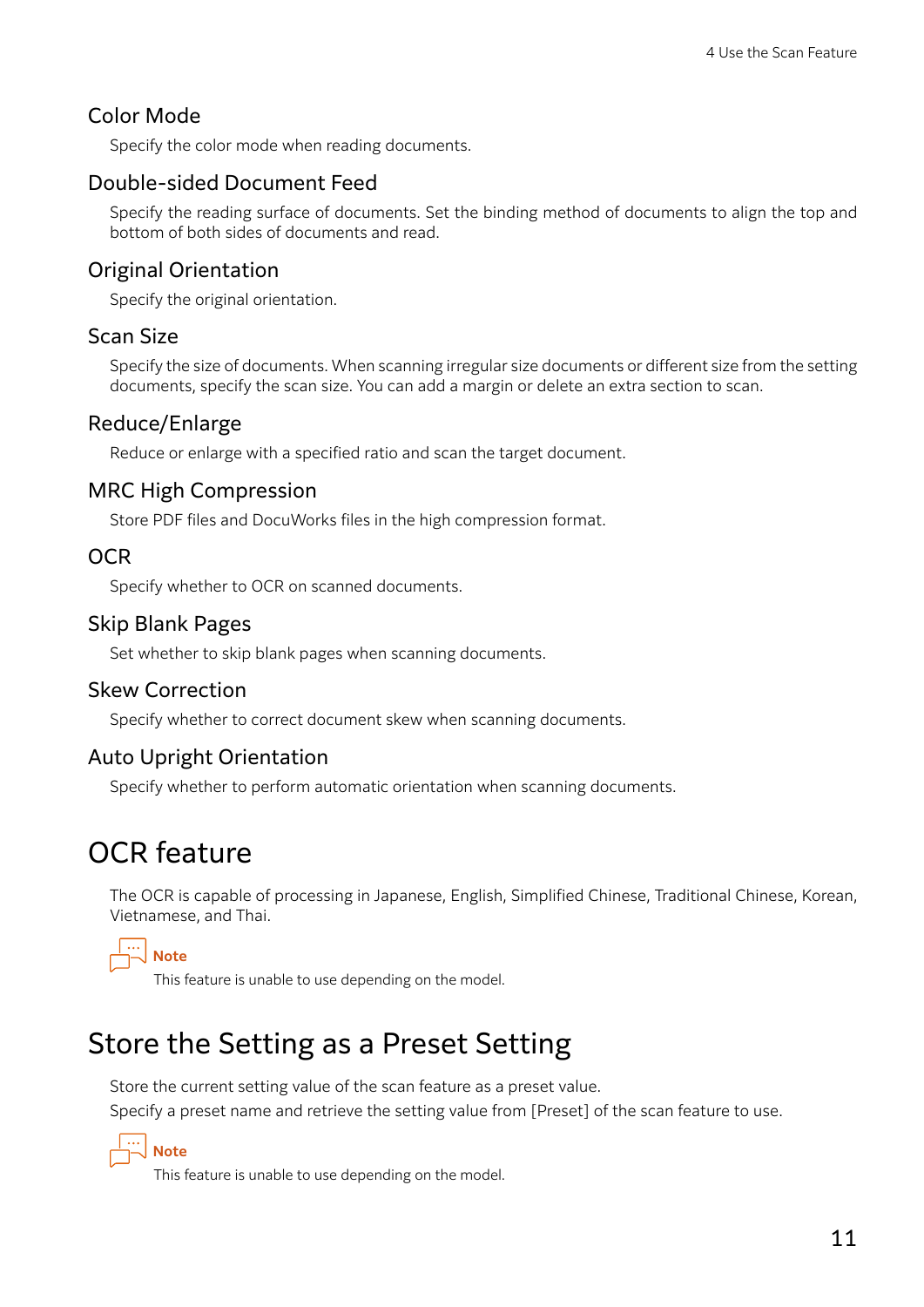

Print the files stored in a cloud service.



[Print from Cloud], [Scan to Cloud)], or [Scan to Me] is displayed on the selection screen of the features on Cloud Service Hub depending on the model. In this case, follow the procedure in the instruction manual provided with your multifunction device.

# Prints the Stored Files

The following describes the basic operations.

- $1.$  If the authentication feature is enabled on the multifunction device, log in to the multifunction device.
- 2. Log in to Cloud Service Hub



For information on how to log in, refer to ["3 Log In to Cloud Service Hub" \(P.7\).](#page-6-1)

- 3.Tap [Print].
- 4. Select the cloud service to store files.



- If the cloud service displays  $\sqrt{N}$ , an error occurs such as the connection setting of the cloud service is expired. Refer to ["How to Connect to the Cloud Service You Use" \(P.3\),](#page-2-0) check the connection setting.
- If the cloud service to store files is not displayed, contact the tenant administrator of Cloud Service Hub or service administrator.
- Use the search feature to search across using multiple cloud services and select the file. For information on how to search for the file, refer to ["Search for Files" \(P.13\).](#page-12-0)

#### 5. Select the file to be printed.

Select the file to be printed from the using cloud service.

# **See**

For information on how to search for the file, refer to ["Search for Files" \(P.13\)](#page-12-0).

#### 6.As necessary, set the print setting.



For setting the print feature, refer to ["Set the Print Feature" \(P.13\).](#page-12-1)

#### 7.Tap or slide [Start].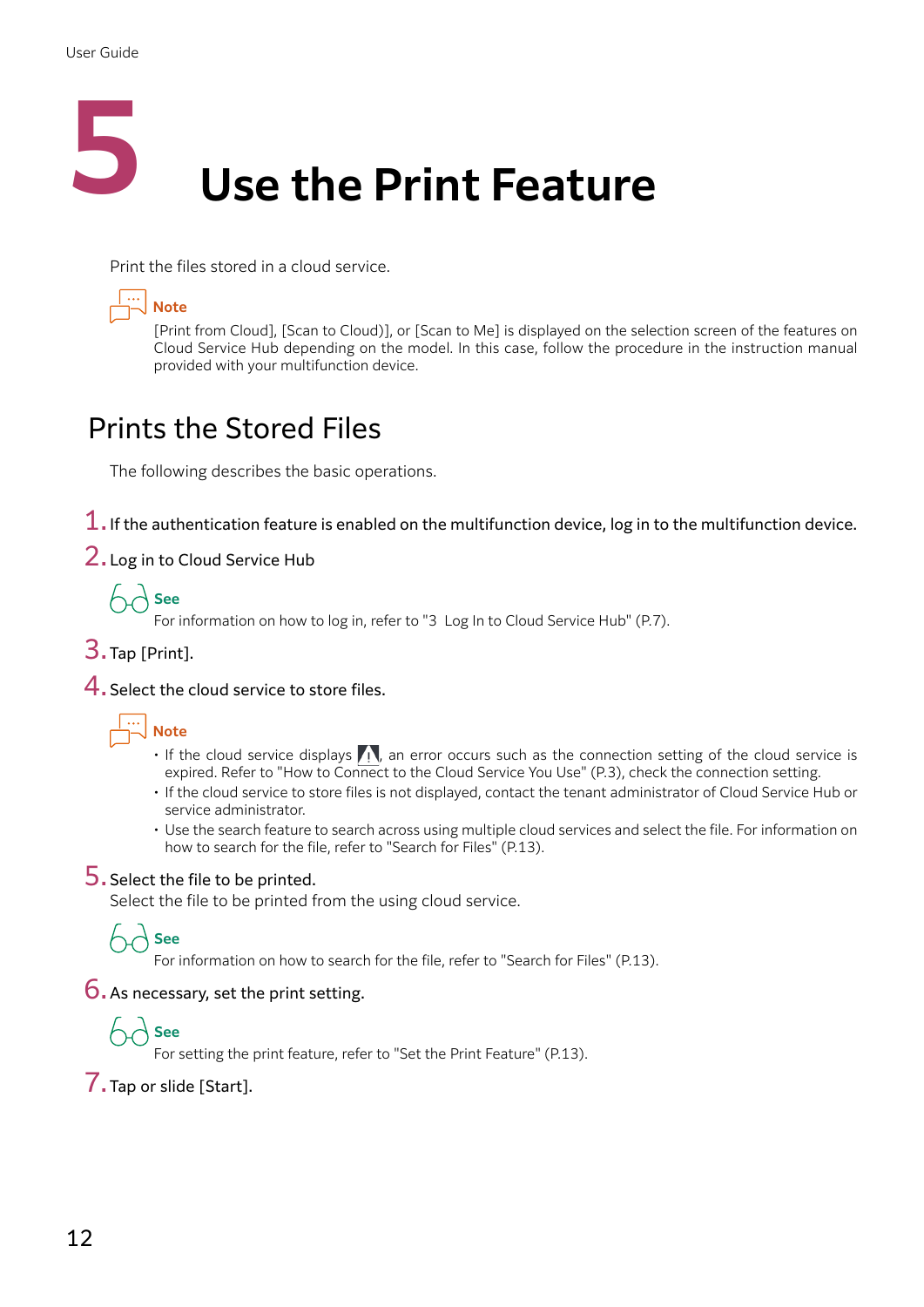# <span id="page-12-0"></span>Search for Files

Search to enter search terms such as a name of the target file via  $\sim$  . On the screen of the list of the cloud services, find the file including search terms to search across using the cloud services.

 $\big\}$  See

For available features, refer to ["Search for the Storage Location" \(P.10\)](#page-9-2).

# <span id="page-12-1"></span>Set the Print Feature

Tap  $\frac{1}{2}$  and specify the print settings. You can set the following features.



Some features are not displayed depending on the model.

#### Preset

Retrieve the stored setting of the print feature from the preset settings.



For information on how to store the setting value, refer to ["Store the Setting as a Preset Setting" \(P.14\)](#page-13-0).

#### The Number of Copies

Specify the number of printing copies.

#### Color Mode

Specify the color mode when printing.



Not displayed when you use black and white multifunction device.

#### 2-Sided Print

Specify 2-sided or single-sided printing.

#### Output Paper Size

Specify the paper size when printing.

#### Pages Per Sheet (N-Up)

Set the number of pages onto one sheet of paper.

#### **Staple**

Specify the staple settings for printing.

#### Hole Punch

Specify the hole punch settings for printing.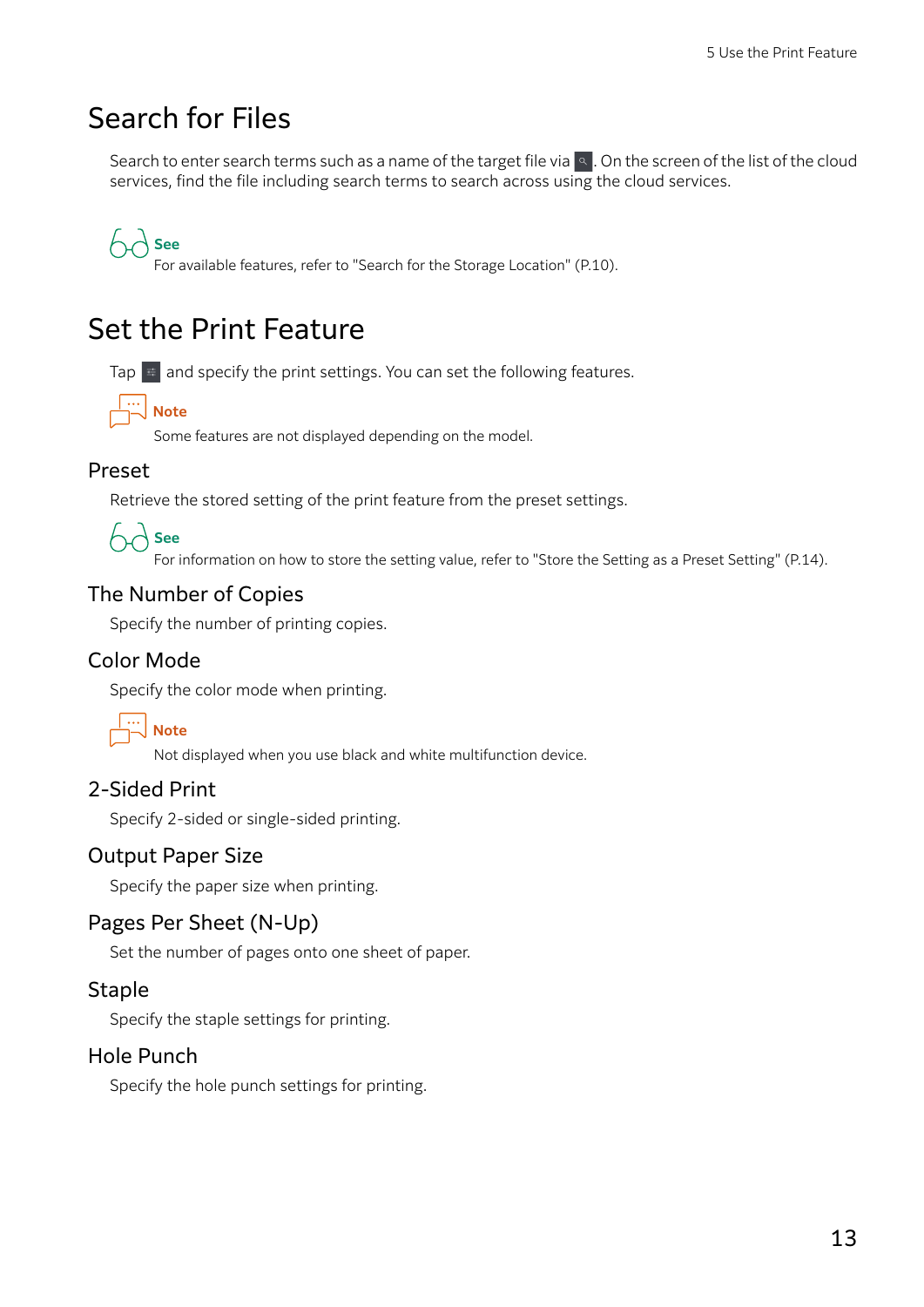# <span id="page-13-0"></span>Store the Setting as a Preset Setting

Store the current setting value of the print feature as a preset value.

Specify a preset name and retrieve the setting value from [Preset] of the print feature to use.



This feature is unable to use depending on the model.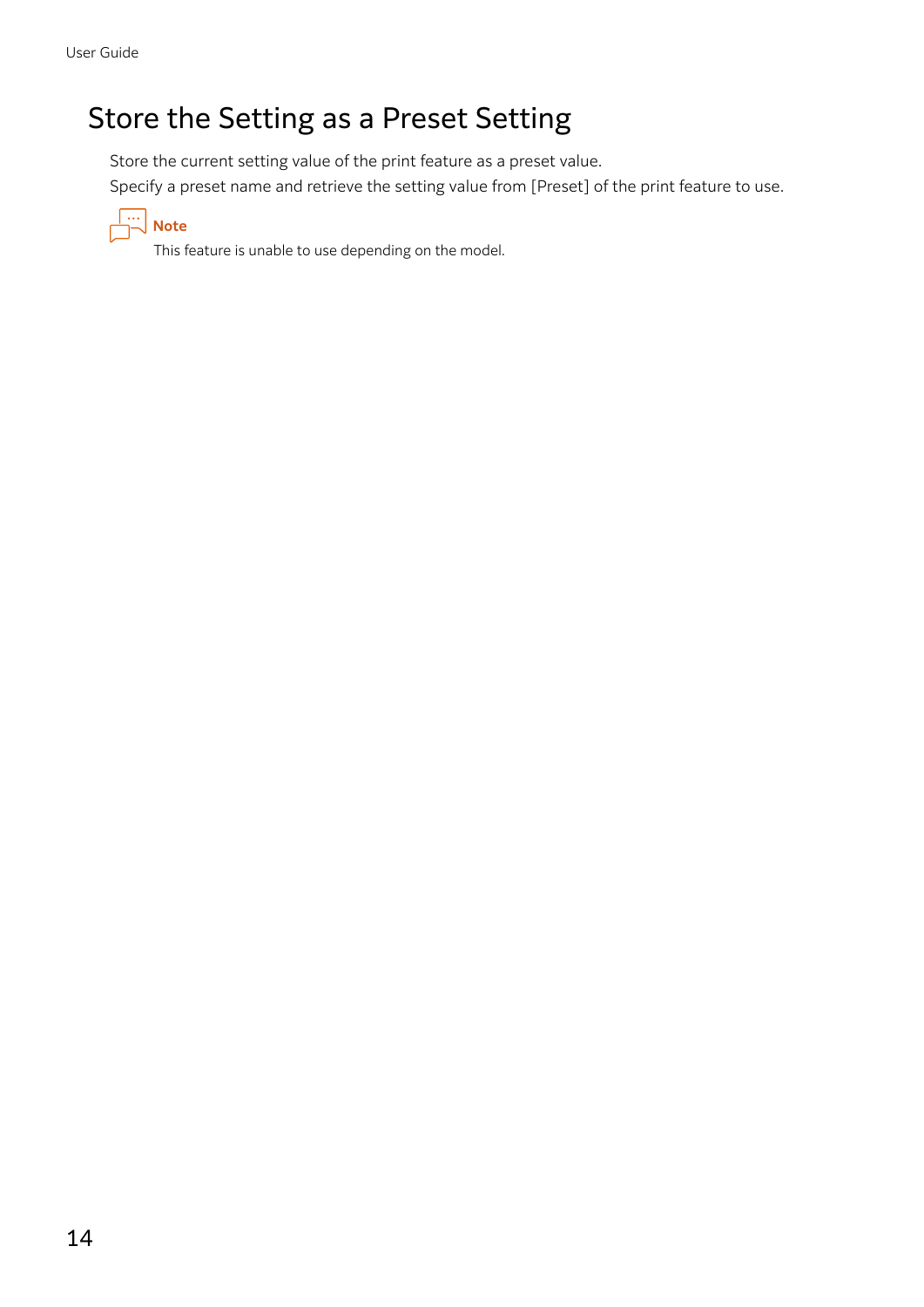

# <span id="page-14-0"></span>**Set the Administration Menu**

On the administration menu, control the authentication information when you log in.

After logging into Cloud Service Hub, tap  $\otimes$  > [Admin Menu] and set the administration menu.

# **Note**

The administration menu may be displayed as "Cloud Service Hub settings", some items may not be displayed, or menus themselves may not be displayed depending on the model.

# **See**

For information on how to log in, refer to ["3 Log In to Cloud Service Hub" \(P.7\).](#page-6-1)

# Store the Authentication Information

When the multifunction device uses authentication from main body or external, set storing the authentication information on [Admin Menu] of Cloud Service Hub. You can omit the login operation to Cloud Service Hub from the next launch.

Not to store authentication information, display the login screen when using Cloud Service Hub. You need to enter the user ID and password.

## Apply User ID History During Authentication

Set whether to display the history of the FUJIFILM BI Direct user names that are used by users to log in.

# Auto Login Next Time

Set whether to enable the automatic login function of Cloud Service Hub for the login user.

## Remove Saved Authentication Information

Remove Saved Authentication Information

## Remove the All Stored Authentication Information

Display when you login via the account having administrator authority. The stored all user's authentication information is removed.